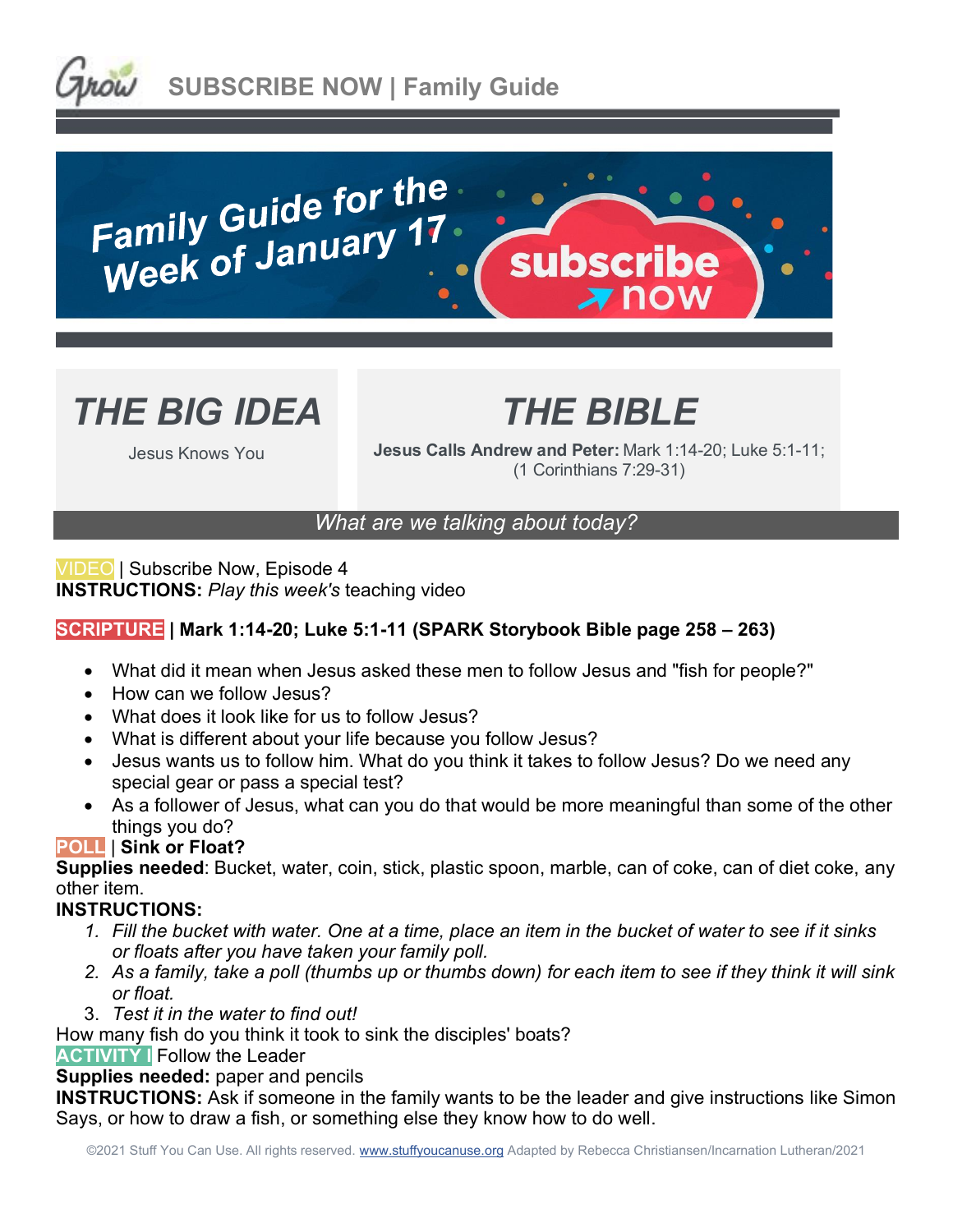# **SUBSCRIBE NOW | Family Guide**

- Ask the leader, what it was like trying to get people to follow you?
- As the followers, what was it like trying to follow the leader?
- Is it easy or hard to follow Jesus?

### **DISCUSSION**

### **What does it mean to be a good friend?**

**INSTRUCTIONS**: *Give examples from your own experience of what it means to be a good friend. They can be things like . . .*

> Someone who you have fun with. Someone who is nice to you. Someone you get along with. Someone who wants what's best for you. Someone who knows you. Someone who is safe to talk to. Someone who teaches you things you didn't know. Based on what we discussed, **is Jesus a good friend?**

### **MEMORY VERSE | Review the Memory Verse**

### **PRAYER**

Dear God, thank You so much for asking us to follow You. Help us follow You with more of our time and energy, even if it means we need to give up something we like to do. We know that it will be worth it if it means following You and getting to know You better. Amen.

#### **BLESSING**

Trace the sign of the cross on each family members forehead and say, "Jesus wants you to follow him. Jesus Loves you."